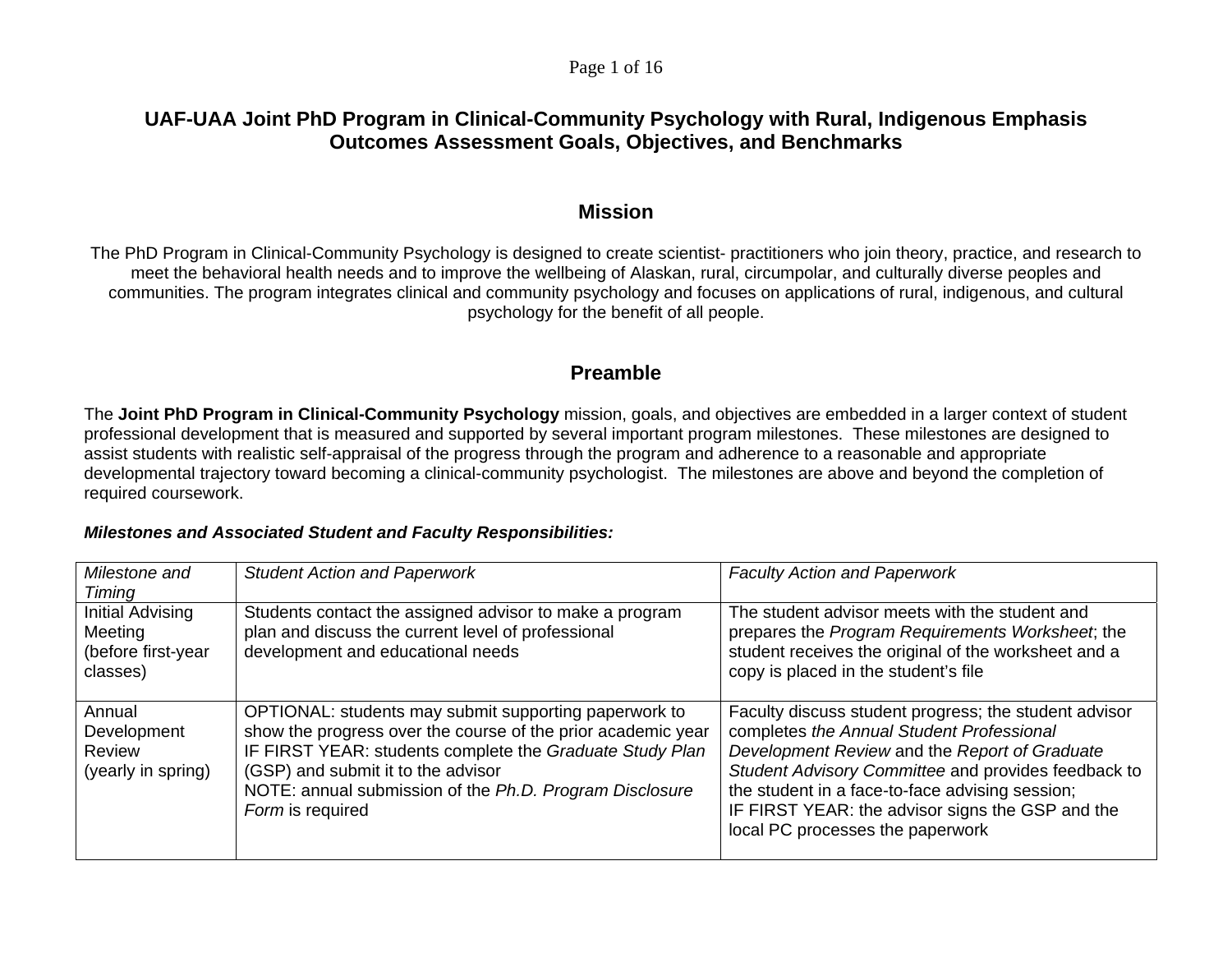| Milestone and<br>Timing                                                                              | <b>Student Action and Paperwork</b>                                                                                                                                                                                                                                                 | <b>Faculty Action and Paperwork</b>                                                                                                                                                                                                                                                                                                                           |
|------------------------------------------------------------------------------------------------------|-------------------------------------------------------------------------------------------------------------------------------------------------------------------------------------------------------------------------------------------------------------------------------------|---------------------------------------------------------------------------------------------------------------------------------------------------------------------------------------------------------------------------------------------------------------------------------------------------------------------------------------------------------------|
| <b>Clinical Practicum</b><br>I and II (typically in<br>year 2 of the<br>program)                     | Students complete the weekly Clinical Practicum Hours Log<br>and submit it regularly to their supervisor for signature;<br>students retain the original log and a copy is placed in the<br>student file; students obtain a minimum grade of B in PSY<br>652 and 653                 | Supervisors complete the Clinical Practicum Evaluation<br>Form twice per semester (mid- and end-of-semester<br>evaluations) and discuss the completed form with the<br>student in a face-to-face supervision meeting                                                                                                                                          |
| Community<br>Practicum I and II<br>(typically in year 3<br>of the program)                           | Students complete the weekly Community Practicum Hours<br>Log and submit it regularly to their community site supervisor<br>for signature; students retain the original log and a copy is<br>placed in the student file; students obtain a minimum grade of<br>B in PSY 672 and 673 | Site supervisors complete the Community Practicum<br>Evaluation Form at the end of each semester and<br>discuss the completed form with the student in a face-<br>to-face supervision meeting                                                                                                                                                                 |
| Clinical-<br>Community<br>Portfolio<br>(at the end of the<br>third or fourth year<br>in the program) | Students complete the Clinical-Community Portfolio as<br>directed in the Student Handbook and submit it in duplicate to<br>the local PD                                                                                                                                             | The local PD convenes the Competency Committee;<br>all committee members complete the Clinical-<br>Community Portfolio Rating Sheet. The PD<br>summarizes findings and sends a letter with detailed<br>feedback to the student; original portfolios are returned<br>to student; rating sheets and feedback letter are filed in<br>the student file            |
| <b>Research Portfolio</b><br>(at the end of the<br>third or fourth year<br>in the program)           | Students complete the Research Portfolio as directed in the<br>Student Handbook and submit it in duplicate to the local PD                                                                                                                                                          | The local PD convenes the Competency Committee<br>and all committee members complete the Research<br>Portfolio Rating Sheet; collecting all rating sheets, the<br>PD summarizes findings and sends a letter with<br>detailed feedback to the student; original portfolios are<br>returned to student; rating sheets and letter are placed<br>in student files |
| Comprehensive<br>Exam                                                                                | Completion and passing of all portfolios functions as the<br>comprehensive exam (passing of one portfolio results in a<br>conditional pass of the comprehensive exam)                                                                                                               | After one portfolio has been passed by the student, the<br>local PD initiates the first Report on Comprehensive<br>Exam form, assuring that the student's committee<br>signs the form; local PC processes the paperwork; the<br>final Report on Comprehensive Exam is filed once all<br>portfolios are passed                                                 |
| Advancement to<br>Candidacy<br>after passing the<br>Comprehensive<br>Exam)                           | Students complete the Application for Advancement to<br>Candidacy for Ph.D. Degree form and submit it to the advisor                                                                                                                                                                | The advisor presents the student request to the faculty<br>for discussion and approval; if approved the<br>Application for Advancement to Candidacy for Ph.D.<br>Degree form is signed by the student's committee and<br>processed by the local PC                                                                                                            |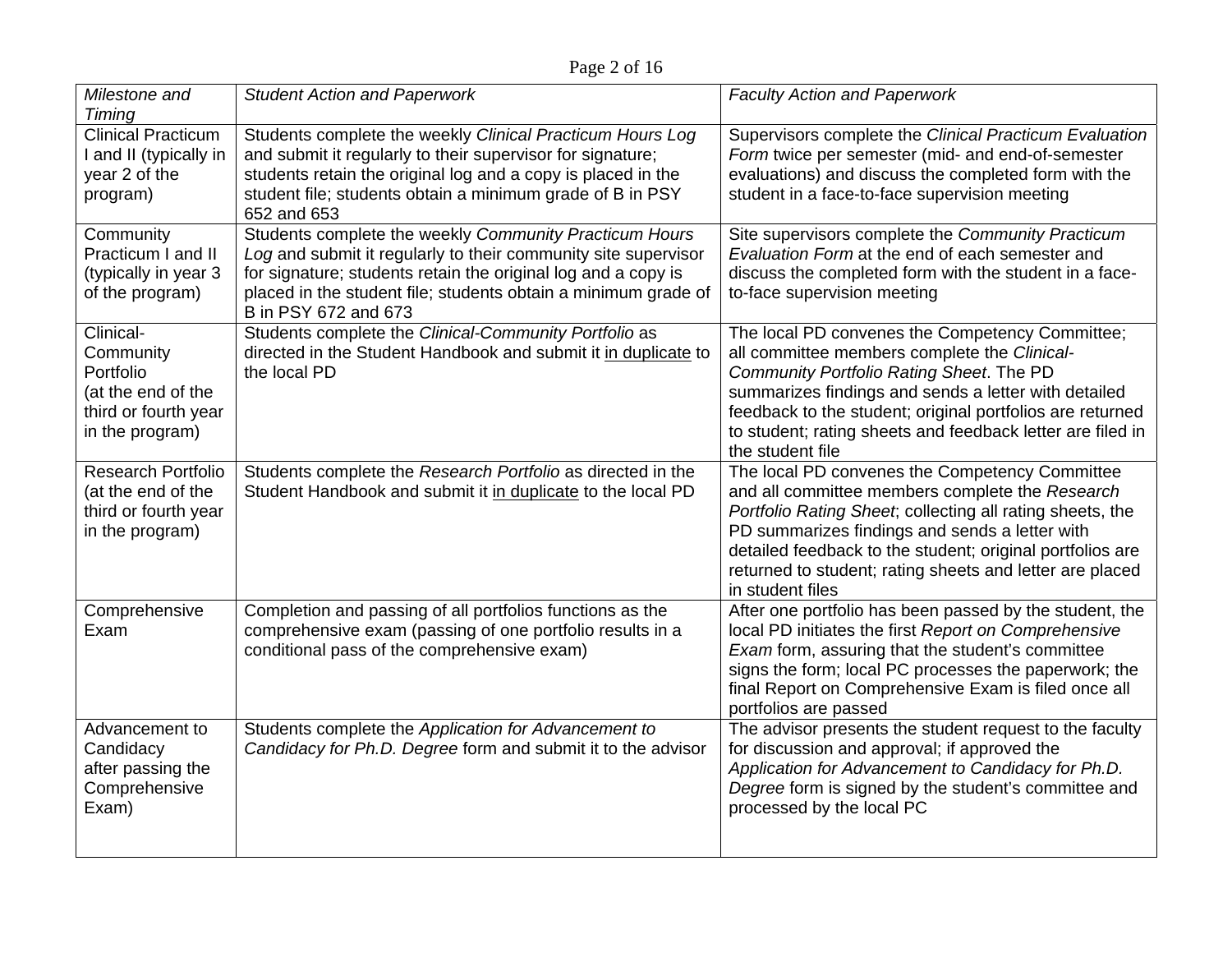Page 3 of 16

| Milestone and<br>Timing                                                                                                   | <b>Student Action and Paperwork</b>                                                                                                                                                                                                                                                                                                                                                | <b>Faculty Action and Paperwork</b>                                                                                                                                                                                                                                                                                    |
|---------------------------------------------------------------------------------------------------------------------------|------------------------------------------------------------------------------------------------------------------------------------------------------------------------------------------------------------------------------------------------------------------------------------------------------------------------------------------------------------------------------------|------------------------------------------------------------------------------------------------------------------------------------------------------------------------------------------------------------------------------------------------------------------------------------------------------------------------|
| <b>Dissertation</b><br>(typically during<br>the third and<br>fourth year;<br><b>AFTER</b><br>advancement to<br>candidacy) | Students follow procedures outlined in handbook to identify a<br>dissertation chair, develop a dissertation committee, and<br>outline a topic; students file an Appointment of Graduate<br>Advisory Committee form; students obtain a minimum grade<br>of B in PSY 699D; once dissertation is complete and<br>approved by committee, students file Dissertation Submission<br>Form | The dissertation chair guides the student through the<br>dissertation process as outlined in the Student<br>Handbook; the committee discusses and approved the<br>dissertation proposal and the final dissertation; once<br>the dissertation is complete and approved, the chair<br>submits a final grade for PSY 699D |
| Advancement to<br>Internship<br>(typically in fall of<br>the fourth year in<br>the program)                               | Students request permission to apply for internship via memo<br>to the local PD no later than November prior to the summer<br>when they want to start internship; OPTIONAL: students<br>include relevant paperwork to document readiness<br>NOTE: updated background check is required                                                                                             | The PD presents the student request to the faculty for<br>discussion and approval completion of the Student<br>Advancement to Internship Review Form; if the student<br>is approved, the PD prepares a letter to the student<br>approving the application process for internship to<br>commence                        |
| Internship                                                                                                                | Students complete any required agency paperwork; student<br>obtains a minimum grade of B in PSY 686                                                                                                                                                                                                                                                                                | Supervisors complete the Clinical Practicum Evaluation<br>Form twice per semester (mid- and end-of-semester<br>evaluations) and discuss the completed form with the<br>student in a face-to-face supervision meeting                                                                                                   |
| Alumni Surveys                                                                                                            | Program graduates will be surveyed on a regular basis to<br>assess satisfaction with program and professional<br>accomplishments after graduation                                                                                                                                                                                                                                  | Maintain ongoing contact with program graduates and<br>send surveys to graduates on a regular basis                                                                                                                                                                                                                    |

These milestones serve to assure that students progress towards competency in several core areas of the Ph.D. program. These core competencies, summarized below, and expressed in detail in the program goals and objectives derive from the program mission and are used to measure the program's success in meeting its desired outcomes for student education. Annual review of all goals and objectives, via assessment of compliance with associated benchmarks, assures ongoing formative program evaluation that will lead to enhanced program outcomes across time.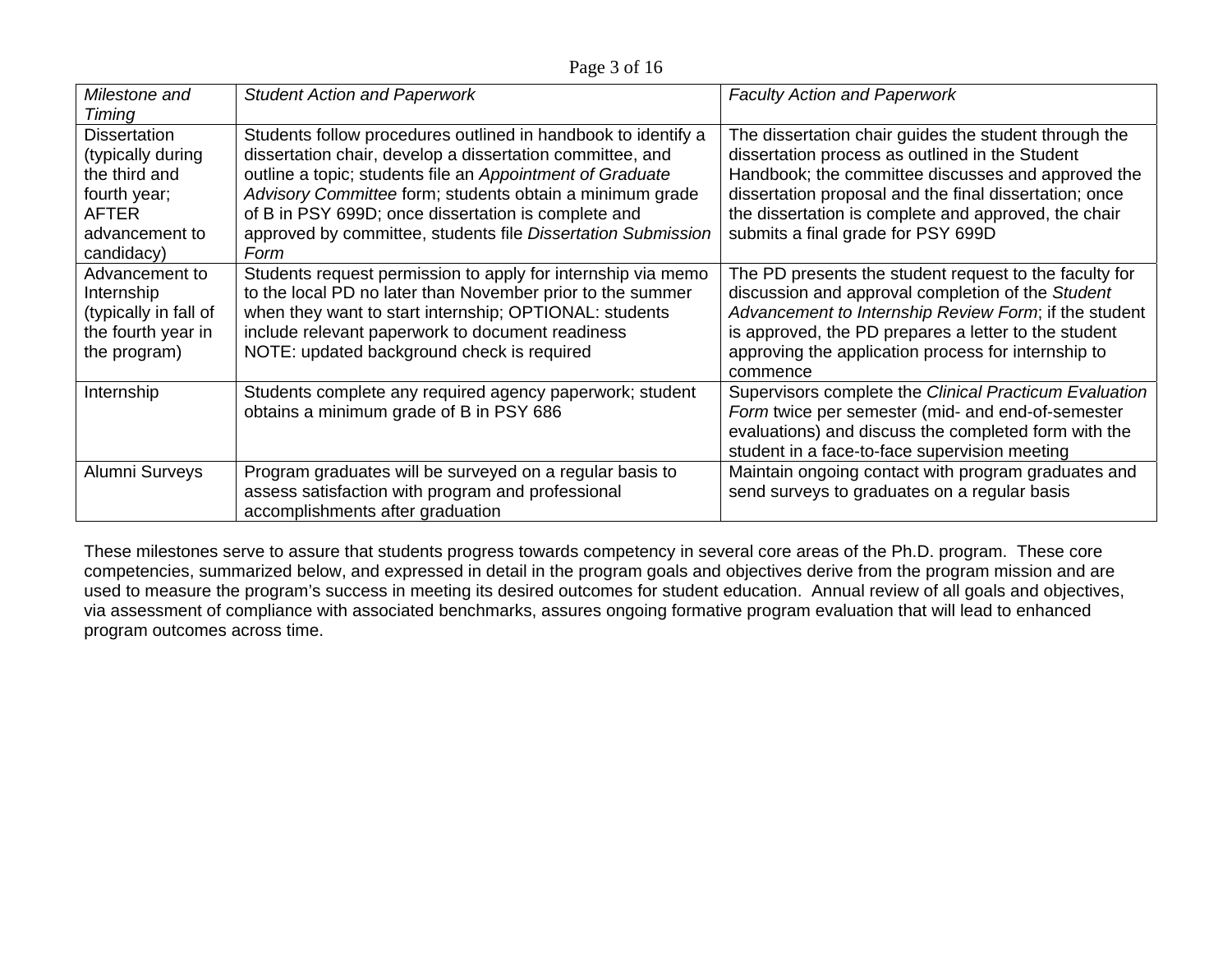#### Page 4 of 16

#### *Summary of Core Competencies as Reflected in Program Goals and Objectives:*

| Core Competency        | <b>Definition</b>                                                                                                                                                                                                      | Associated Outcome Goals and<br><i><b>Objectives</b></i> |
|------------------------|------------------------------------------------------------------------------------------------------------------------------------------------------------------------------------------------------------------------|----------------------------------------------------------|
| • Research Competence  | culturally grounded knowledge and skills in scientific inquiry that<br>translate into competency in using research and evaluation skills to<br>disseminate new knowledge and inform clinical and community<br>practice | Goal #1 with all associated<br>objectives                |
| • Clinical Competence  | culturally grounded knowledge and skills in rural clinical practice that<br>translate into competence in developing and implementing culturally<br>relevant prevention and intervention efforts and programs           | Goals #2 and #3 with all associated<br>objectives        |
| • Community Competence | culturally grounded knowledge and skills in rural community practice<br>that translate into competence in developing and implementing<br>culturally relevant prevention and intervention efforts and programs          | Goal #2 and #3 with all associated<br>objectives         |
| • Cultural Competence  | integration of cultural and indigenous knowledge, skills, and<br>competence in all aspects of clinical practice, community practice,<br>and research                                                                   | All goals and objectives                                 |
| • Rural Competence     | integration of rural knowledge, skills, and competence in all aspects<br>of clinical practice, community practice, and research                                                                                        | All goals and objectives                                 |

#### *Additional Data Sources:*

In addition to data obtained through the milestones, several outcomes actions engaged in by the program on an annual basis provide data that will be useful to the outcomes assessment. These data include, but may not be limited to the following:

- Annual Student Satisfaction Survey
- Annual Student Cultural Competency Surveys
- Student focus groups (as budget permits)
- Alumni Survey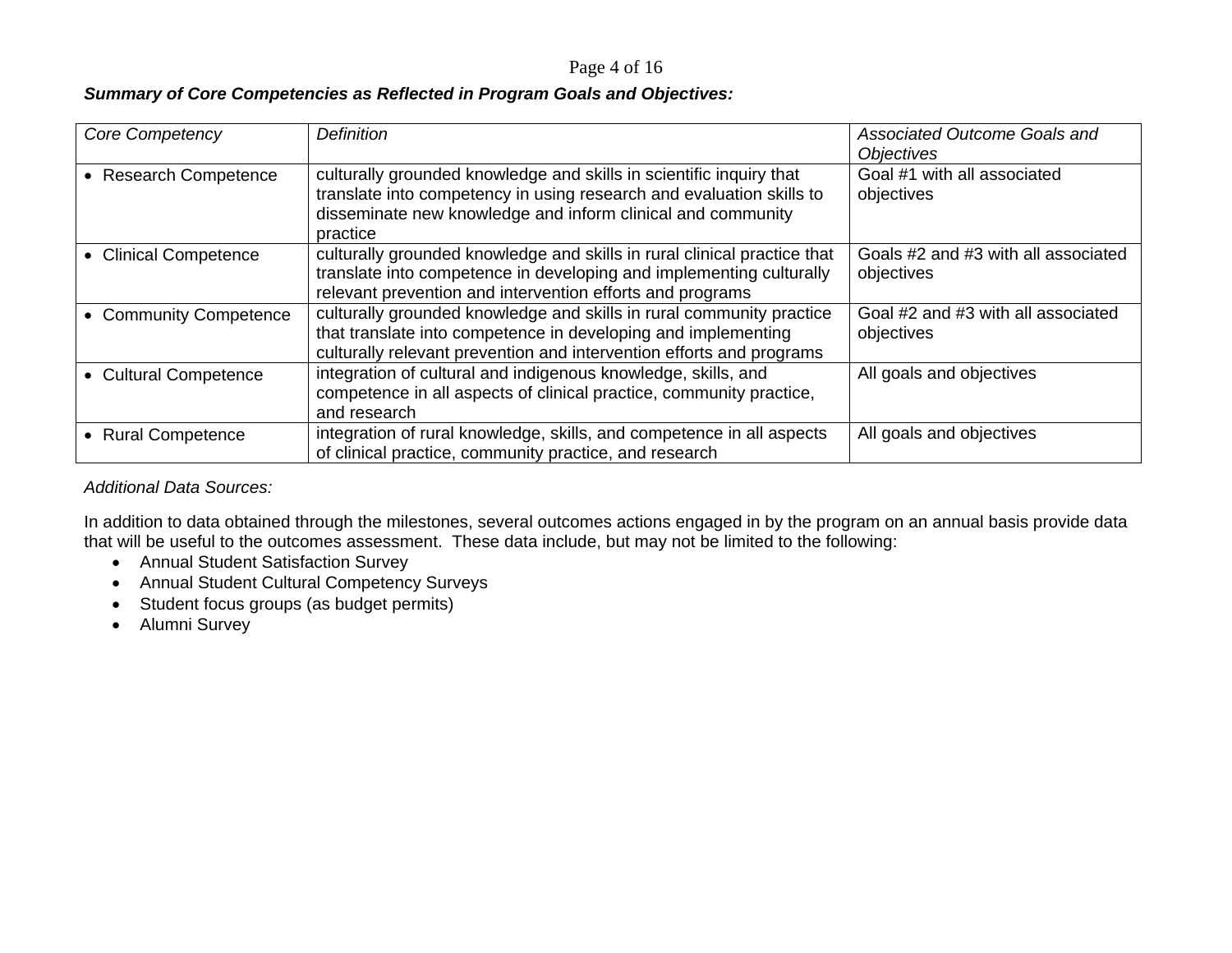#### Page 5 of 16

# *Recruitment and Retention Goals and Objectives*

## *Goal #1***: The Joint Ph.D. Program will Recruit and Retain Qualified and Capable students.**

The Joint Ph.D. program will recruit qualified and capable students who are committed and prepared to complete program requirements in a timely manner

Students demonstrate preparation for the doctoral training program through:

| <b>Objectives</b>                              | <b>Benchmarks</b>                                                                            |
|------------------------------------------------|----------------------------------------------------------------------------------------------|
| Objective 1a: successfully attract and recruit | Minimum of four applicants for each available slot                                           |
| graduate students each year                    | Minimum of six graduate students will be recruited each year                                 |
| Objective 1b: students recruited into program  | Minimum undergraduate and graduate grade point average of 3.0                                |
| will be academically qualified                 | • Completed all prerequisite courses                                                         |
| Objective 1c: students recruited into program  | • Total percentage of student body that is culturally diverse will meet or exceed the total  |
| will be culturally diverse                     | percentage of persons in the United States and in Alaska that are culturally diverse         |
| Objective 1d: students will progress through   | Minimum of 80% of students will graduate within six years                                    |
| program requirements in a timely manner        | Average length of time to completion of degree will be 5.5 years or fewer                    |
| Objective 1e: students will be successful in   | All eligible students will obtain predoctoral internships that qualify them for licensure as |
| obtaining predoctoral internships              | a psychologist                                                                               |
| Objective 1f: admitted students will have high | Maximum attrition rate of 15%                                                                |
| commitment to completion of program            |                                                                                              |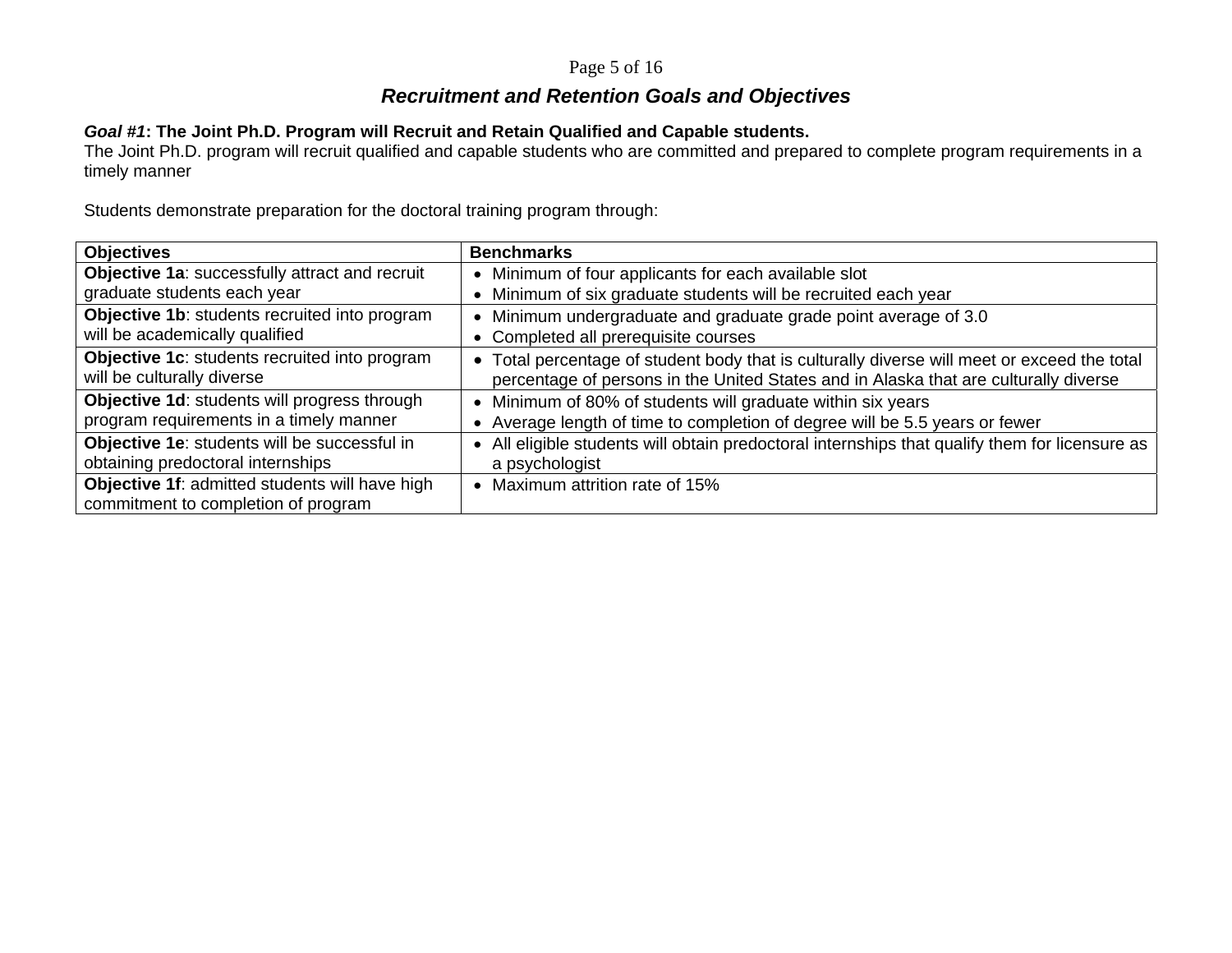#### Page 6 of 16

# *Student Outcomes Goals and Objectives*

#### *Goal #1***: The Joint Ph.D. Program Will Prepare Culturally Competent Scientists.**

Program graduates will demonstrate culturally grounded knowledge and skills in scientific inquiry. They will value research and evaluation as important components of the professional identity. They will demonstrate competency in using the research and evaluation skills to disseminate new knowledge and inform clinical and community practice.

Graduates demonstrate and value culturally competent knowledge and skills in:

| <b>Objectives</b>                                                                               | <b>Benchmarks</b>                                                                                                                                        |
|-------------------------------------------------------------------------------------------------|----------------------------------------------------------------------------------------------------------------------------------------------------------|
| Objective 1a: the broad domains of psychology                                                   | Passing grade on PSY 602 Native Ways of Knowing                                                                                                          |
| from a cultural perspective integrating Western                                                 | Passing grade on PSY 604 Biological and Pharmacological Bases of Behavior                                                                                |
| scientific and indigenous knowledge systems                                                     | Passing grade on PSY 607 Cognition, Affect, and Culture                                                                                                  |
|                                                                                                 | Passing grade on PSY 612 Human Development in a Cultural Context                                                                                         |
|                                                                                                 | Minimum rating of 3 on the integration paper item of the Clinical-Community<br><b>Competency Portfolio Rating Sheet</b>                                  |
|                                                                                                 | Minimum average rating of 2.5 overall on the Research Competency Portfolio Rating<br>Sheet                                                               |
|                                                                                                 | • Minimum average rating of 2.5 overall on the Clinical-Community Competency<br><b>Portfolio Rating Sheet</b>                                            |
|                                                                                                 | Inclusion in Research or Clinical-Community Competency Portfolio of at least one                                                                         |
|                                                                                                 | professional paper, technical report, or professional or community presentation that<br>demonstrates the integration of indigenous and western knowledge |
| Objective 1b: critical analysis and application of                                              | Minimum rating of 3 on the case conceptualization item of the Clinical-Community                                                                         |
| empirical research and technical material in                                                    | <b>Competency Portfolio Rating Sheet</b>                                                                                                                 |
| psychology and related disciplines.                                                             | Passing grade on PSY 639 Research Methods                                                                                                                |
|                                                                                                 | Passing grade on PSY 657 Quantitative Analysis<br>$\bullet$                                                                                              |
|                                                                                                 | Passing grade on PSY 658 Qualitative Analysis<br>$\bullet$                                                                                               |
|                                                                                                 | Minimum rating of 2 on research competence on the Annual Student Professional                                                                            |
|                                                                                                 | Development Review by the third year                                                                                                                     |
|                                                                                                 | Successful defense of a dissertation proposal                                                                                                            |
|                                                                                                 | Passing grade on PSY 699D Dissertation                                                                                                                   |
| Objective 1c: conceptualization, planning, and                                                  | Minimum average rating of 3 on the relevant items of the Research Competency                                                                             |
| implementation of quantitative and qualitative<br>research and evaluation methods in culturally | <b>Portfolio Rating Sheet</b>                                                                                                                            |
| distinct settings, including participatory                                                      | Passing grade on PSY 639 Research Methods                                                                                                                |
| approaches.                                                                                     | Passing grade on PSY 657 Quantitative Analysis                                                                                                           |
|                                                                                                 | Passing grade on PSY 658 Qualitative Analysis                                                                                                            |
|                                                                                                 | Minimum rating of 2 on research competence on the Annual Student Professional<br>Development Review by the third year                                    |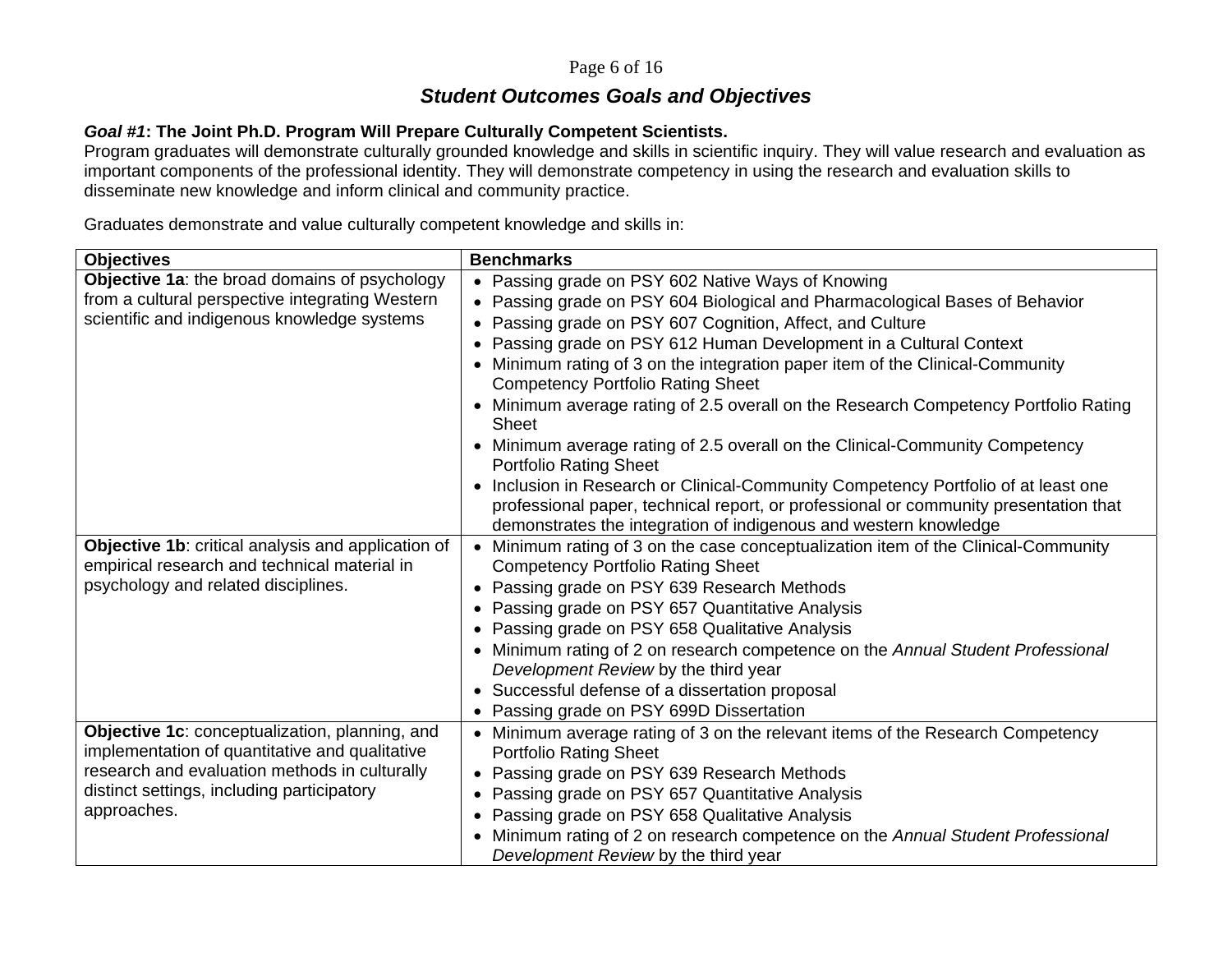Page 7 of 16

| Objective 1d: planning, conducting, and<br>interpretation of quantitative and qualitative data<br>analysis.<br>Objective 1e: presentation of technical and/or<br>scientific information in a coherent and<br>accessible manner for professional and<br>community audiences. | • Passing grade on PSY 639 Research Methods<br>• Passing grade on PSY 657 Quantitative Analysis<br>Passing grade on PSY 658 Qualitative Analysis<br>• Successful defense of a dissertation proposal<br>• Passing grade on PSY 699D Dissertation<br>Research presentation at either a regional, national, or international conference<br>Minimum rating of 2 on communication skills in the Annual Student Professional<br>Development Review by the third year<br>Minimum average rating of 3 on the relevant items of the Research Competency<br><b>Portfolio Rating Sheet</b> |
|-----------------------------------------------------------------------------------------------------------------------------------------------------------------------------------------------------------------------------------------------------------------------------|---------------------------------------------------------------------------------------------------------------------------------------------------------------------------------------------------------------------------------------------------------------------------------------------------------------------------------------------------------------------------------------------------------------------------------------------------------------------------------------------------------------------------------------------------------------------------------|
|                                                                                                                                                                                                                                                                             | Minimum rating of 4 on items 16 and 17 on the final Community Practicum Evaluation<br>Form                                                                                                                                                                                                                                                                                                                                                                                                                                                                                      |
| Objective 1f: preparation of research and<br>evaluation manuscripts and reports for<br>submission to peer reviewed journals.                                                                                                                                                | • At least one document submitted for the Research Competency or Clinical-Community<br>Competency Portfolios adheres to most recent APA publication guidelines<br>Passing grade on PSY 639 Research Methods<br>Experience with submission process for publication in peer reviewed journals                                                                                                                                                                                                                                                                                     |
| <b>Objective 1g: conducting research consistent</b><br>with ethical and multicultural guidelines,<br>principles for research in the Arctic, and local<br>community standards.                                                                                               | Preparation, submission and approval of at least one IRB application<br>Passing grade on PSY 611 Ethics and Professional Practice<br>Successful completion of the CITI program as evidenced via a copy in the student file                                                                                                                                                                                                                                                                                                                                                      |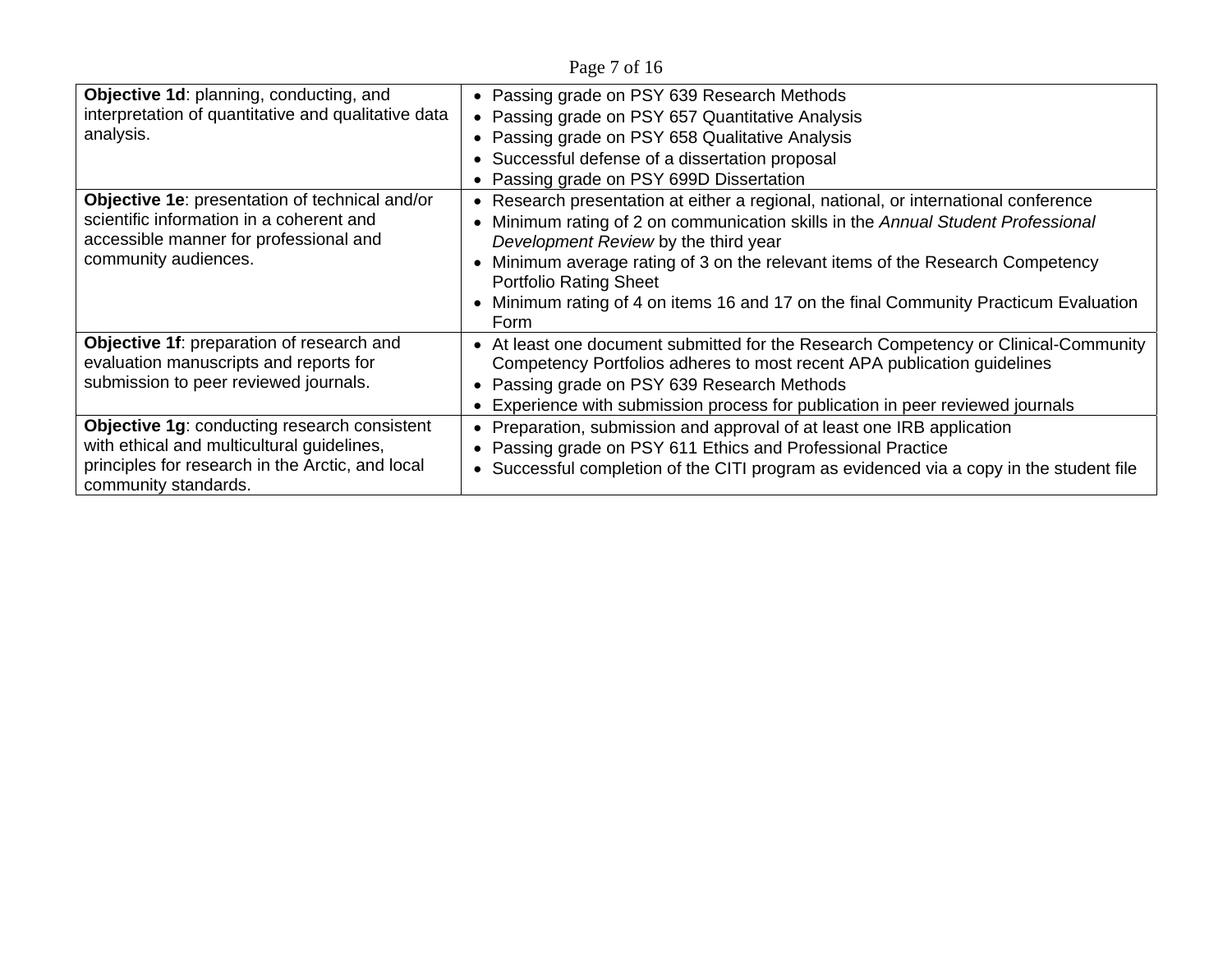#### Page 8 of 16

*Goal #2***: The Joint Ph.D. Program Will Prepare Culturally Competent Practitioners.** Program graduates will demonstrate culturally grounded knowledge and skills in rural clinical-community practice. They will value integrated clinical-community psychology as an important component of the professional identity. They will demonstrate competence in developing and implementing culturally relevant prevention and intervention efforts and programs.

Graduates demonstrate and value culturally competent knowledge and skills in:

| <b>Objectives</b>                                                                                     | <b>Benchmarks</b>                                                                                                                    |
|-------------------------------------------------------------------------------------------------------|--------------------------------------------------------------------------------------------------------------------------------------|
| Objective 2a: integrating clinical and community                                                      | Minimum rating of 4 on item 5, 14, 15, and 16 on the final Clinical Practicum Evaluation<br>$\bullet$                                |
| psychological theories, research and practice in                                                      | Form                                                                                                                                 |
| diverse and rural settings                                                                            | • Minimum rating of 4 on item 9 on the final Community Practicum Evaluation Form                                                     |
|                                                                                                       | • Successful acceptance into and completion of an internship, passing 18 credits of PSY<br>686 Predoctoral Internship                |
|                                                                                                       | Minimum average rating of 3 on the relevant items of the Clinical-Community Portfolio<br><b>Rating Sheet</b>                         |
| Objective 2b: rural professional practice in<br>culturally distinct contexts, and skills in effective | • Minimum average rating of 3 on the relevant geographic diversity items of the Clinical-<br><b>Community Portfolio Rating Sheet</b> |
| work in these rural settings                                                                          | • Passing grade on PSY 603 Alaskan and Rural Psychology                                                                              |
|                                                                                                       | • Passing grade on PSY 653 Clinical Practicum II                                                                                     |
|                                                                                                       | • Passing grade on PSY 672 Community Practicum I                                                                                     |
|                                                                                                       | • Passing grade on PSY 673 Community Practicum II                                                                                    |
|                                                                                                       | • Minimum rating of 4 on item 1, 2, 6, 8, 15, and 16 on the final Clinical Practicum<br><b>Evaluation Form</b>                       |
|                                                                                                       | • Minimum rating of 2 on rural competence on the Annual Student Professional<br>Development Review by the third year                 |
| Objective 2c; theory and research on                                                                  | • Passing grade on PSY 652 Clinical Practicum I and PSY 653 Clinical Practicum II                                                    |
| community and individual level change, and<br>implementation of research-informed activities          | • Passing grade on PSY 672 Community Practicum I and PSY 673 Community<br>Practicum II                                               |
|                                                                                                       | • Minimum rating of 4 on item 1, 2, 6, 8 and 16 on the final Clinical Practicum Evaluation<br>Form                                   |
|                                                                                                       | • Minimum rating of 4 on item 4 on the final Community Practicum Evaluation Form                                                     |
| Objective 2d: theory and research on culture                                                          | • Passing grade on PSY 607 Cognition, Affect, & Culture                                                                              |
| and community development, capacity building                                                          | • Passing grade on PSY 632 Community Psychology                                                                                      |
| and change                                                                                            | • Passing grade on PSY 601 Clinical/Community/Cross-Cultural Integration Seminar                                                     |
|                                                                                                       | • Minimum rating of 4 on items 10 and 12 on the final Community Practicum Evaluation<br>Form                                         |
|                                                                                                       | • Minimum rating of 4 on item 20 and 21 on the final Clinical Practicum Evaluation Form                                              |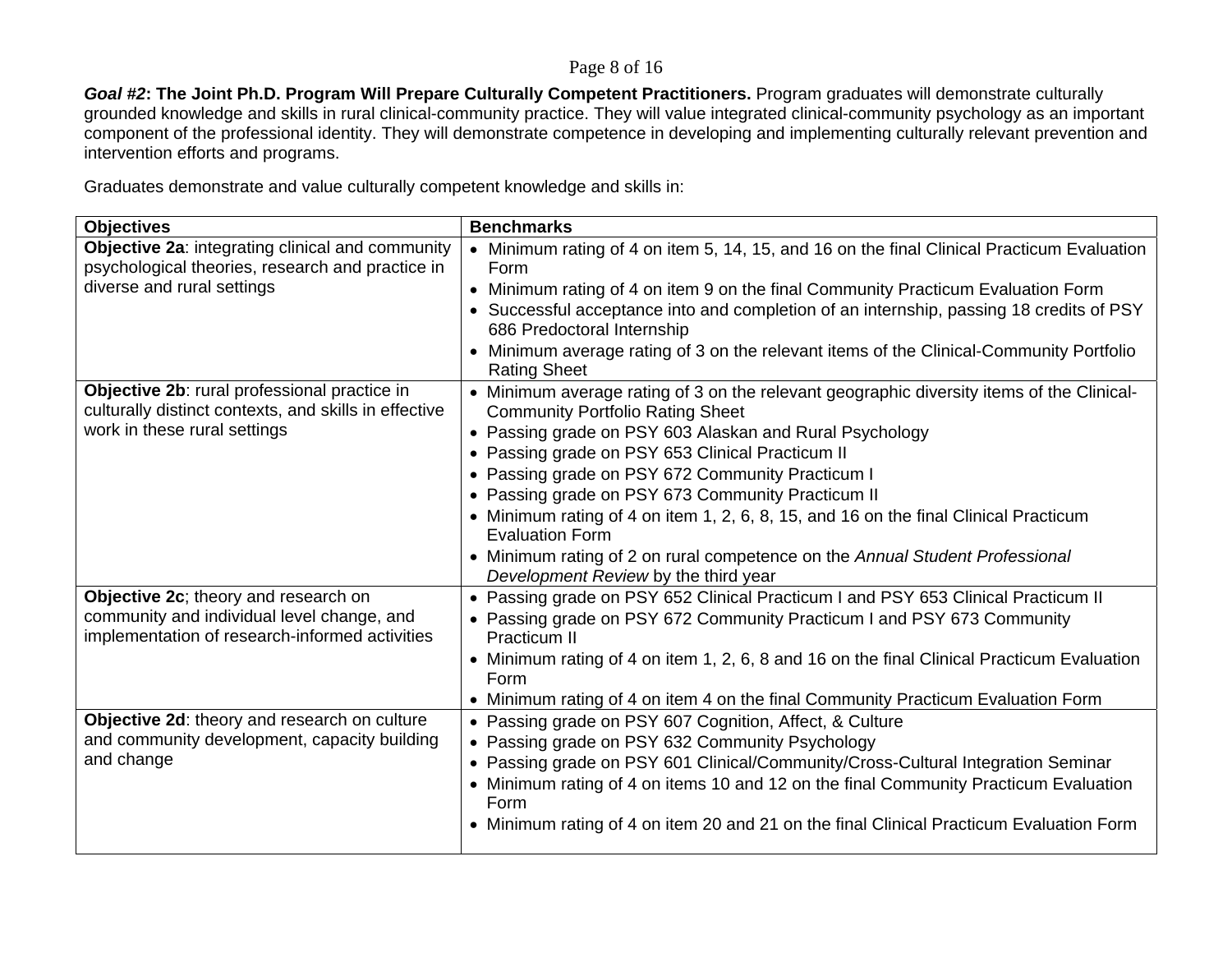Page 9 of 16

| Objective 2e: implementation of community-                                                     | • Passing grade on PSY 672 Community Practicum I                                                                                                                                 |
|------------------------------------------------------------------------------------------------|----------------------------------------------------------------------------------------------------------------------------------------------------------------------------------|
| based interventions, including activities such as                                              | Passing grade on PSY 673 Community Practicum II                                                                                                                                  |
| health promotion, prevention, psychotherapy,<br>and community development                      | • Minimum rating of 4 on items 6, 7, 20 and 21 on the final Clinical Practicum Evaluation<br>Form                                                                                |
|                                                                                                | • Minimum rating of 4 on items 2, 3, 4, 5, and 11 on the final Community Practicum<br><b>Evaluation Form</b>                                                                     |
|                                                                                                | • Minimum rating of 2 on cultural competence and community competence on the Annual<br>Student Professional Development Review by the third year                                 |
| Objective 2f: multicultural assessment theories,                                               | • Passing grade on PSY 633 Tests & Measurement                                                                                                                                   |
| approaches, and research for individuals,                                                      | • Passing grade on PSY 679 Multicultural Assessment I                                                                                                                            |
| groups, and communities                                                                        | • Passing grade on PSY 687 Multicultural Assessment II                                                                                                                           |
|                                                                                                | • Minimum average rating of 3 on the relevant assessment items of the Clinical-<br><b>Community Portfolio Rating Sheet</b>                                                       |
|                                                                                                | • Minimum rating of 4 on item 3 on the final Clinical Practicum Evaluation Form                                                                                                  |
| Objective 2g: theories of psychopathology,                                                     | Passing grade on PSY 622 Multicultural Psychopathology                                                                                                                           |
| including cultural and indigenous formulations,                                                | • Passing grade on PSY 629 Intervention Skills II                                                                                                                                |
| case conceptualizations, and treatment planning                                                | • Passing grade on PSY 681 Substances of Abuse in Alaska; PSY 682 Substance<br>Abuse Assessment and Treatment Planning; and PSY 682 Clinical Interventions in<br>Substance Abuse |
|                                                                                                | Minimum rating of 4 on items 3, 4, 5, and 6 on the Clinical Practicum Evaluation Form                                                                                            |
|                                                                                                | • Minimum average rating of 3 on the relevant case conceptualization items of the<br><b>Clinical-Community Portfolio Rating Sheet</b>                                            |
| Objective 2h: appropriate receipt and use of<br>supervision and consultation at the individual | • Minimum rating of 4 on items 17, 18, 19 and 21 on the Clinical Practicum Evaluation<br>Form                                                                                    |
| and community level                                                                            | • Minimum rating of 4 on item 13 on the final Community Practicum Evaluation Form                                                                                                |
| Objective 2i: practice in rural and culturally                                                 | Passing grade on PSY 611 Ethics and Professional Practice                                                                                                                        |
| distinct settings consistent with APA ethical                                                  | • Minimum rating of 4 on items 9, 10, 11, 12, and 13 on the final Clinical Practicum                                                                                             |
| guidelines and multicultural practice guidelines,                                              | <b>Evaluation Form</b>                                                                                                                                                           |
| congruent with self-knowledge and self-care                                                    | • Minimum rating of 4 on items 9 and 14 on the final Community Practicum Evaluation<br>Form                                                                                      |
|                                                                                                | Minimum rating of 2 on Ethics competence (compliance with APA Ethical Guidelines)                                                                                                |
|                                                                                                | on the Annual Student Professional Development Review by the third year                                                                                                          |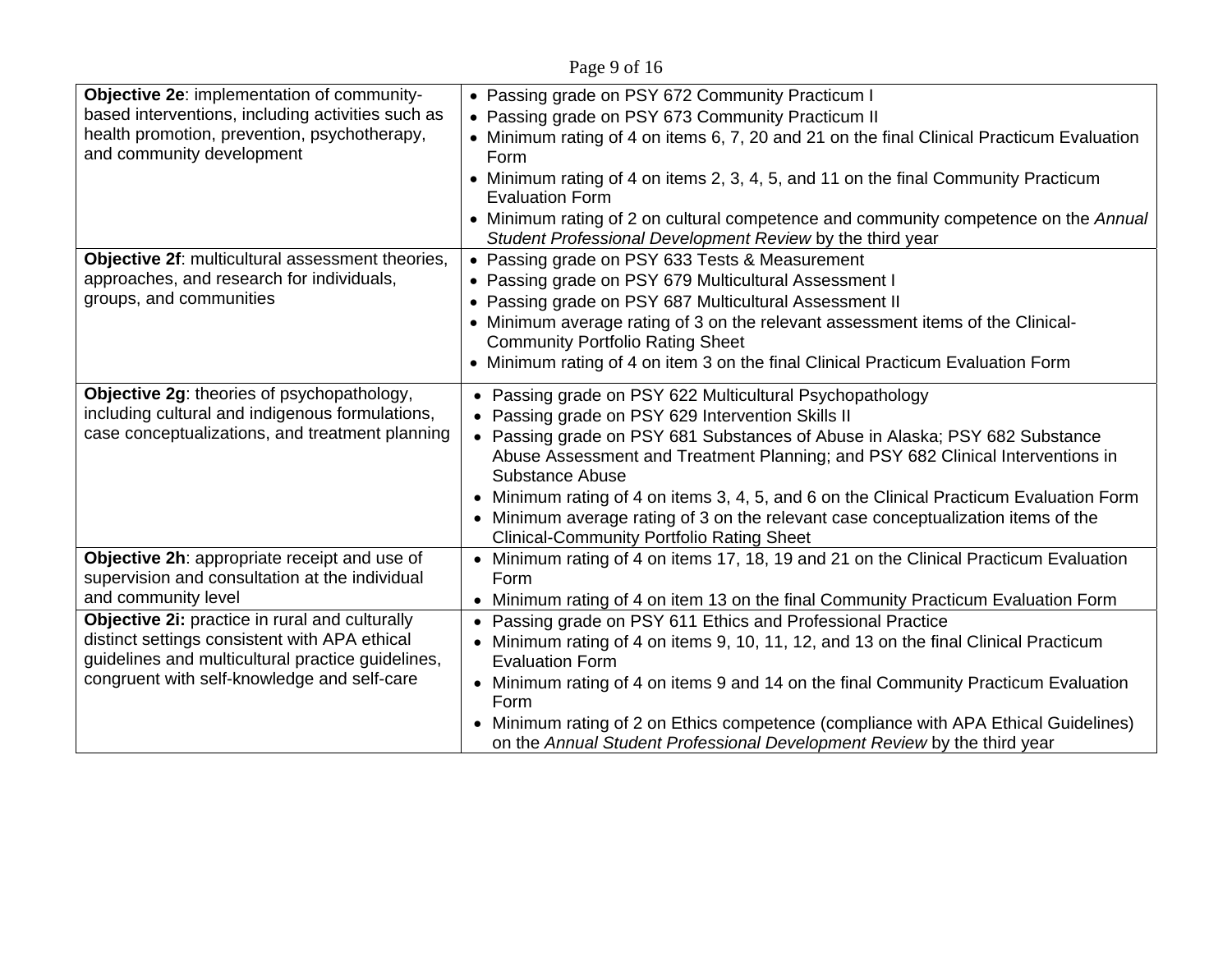#### Page 10 of 16

## *Goal #3***: The Joint Ph.D. Program Will Prepare Culturally Competent Policy and Social Change Facilitators.**

Program graduates will demonstrate culturally grounded knowledge and skills relevant to social and healthcare solutions. They will value social justice as an important component of the professional identity. They will have the competency to facilitate policy and social change.

Graduates demonstrate and value culturally competent knowledge and skills in:

| <b>Objectives</b>                                   | <b>Benchmarks</b>                                                                                    |
|-----------------------------------------------------|------------------------------------------------------------------------------------------------------|
| Objective 3a: identification of social justice      | Passing grade on PSY 602, Native Ways of Knowing                                                     |
| issues.                                             | Passing grade on PSY 603, Alaskan and Rural Psychology                                               |
|                                                     | Passing grade on PSY 632, Community Psychology                                                       |
|                                                     | Minimum rating of 4 on items 6, 12 and 15 on the final Community Practicum<br><b>Evaluation Form</b> |
| Objective 3b: understanding rural, Alaska,          | Passing grade on PSY 603 Alaskan and Rural Psychology<br>$\bullet$                                   |
| circumpolar, and indigenous organizations and       | Passing grade on PSY 616 Program Evaluation and Community Consultation I                             |
| social policies, and the associated systems of      | Passing grade on PSY 617 Program Evaluation and Community Consultation II                            |
| care.                                               | Minimum rating of 2 on rural competence on the Annual Student Professional<br>$\bullet$              |
|                                                     | Development Review by the third year                                                                 |
| Objective 3c: theory and research base on           | Passing grade on PSY 602 Native Ways of Knowing                                                      |
| culture, empowerment, and advocacy,                 | Passing grade on PSY 632 Community Psychology                                                        |
| specifically in relation to ethnic minority and     | Minimum rating of 4 on items 9, 10, and 15 on the final Community Practicum                          |
| indigenous considerations and human rights          | <b>Evaluation Form</b>                                                                               |
| Objective 3d: development and effective             | Passing grade on PSY 672 Community Practicum I                                                       |
| application of programmatic and policy level        | Passing grade on PSY 673 Community Practicum II                                                      |
| solutions to address social problems.               | Minimum rating of 4 on item 12 on the final Community Practicum Evaluation Form                      |
| Objective 3e: advocacy and policy work in rural     | Passing grade on PSY 672 Community Practicum I                                                       |
| and/or culturally distinct settings consistent with | Passing grade on PSY 673 Community Practicum II                                                      |
| ethical and multicultural practice guidelines.      | Passing grade on PSY 611 Ethics and Professional Practice                                            |
|                                                     | Minimum rating of 4 on item 14 on the final Community Practicum Evaluation Form                      |
|                                                     | Minimum rating of 2 on ethics and professionalism, cultural competence, and                          |
|                                                     | community competence on the Annual Student Professional Development Review by<br>the third year      |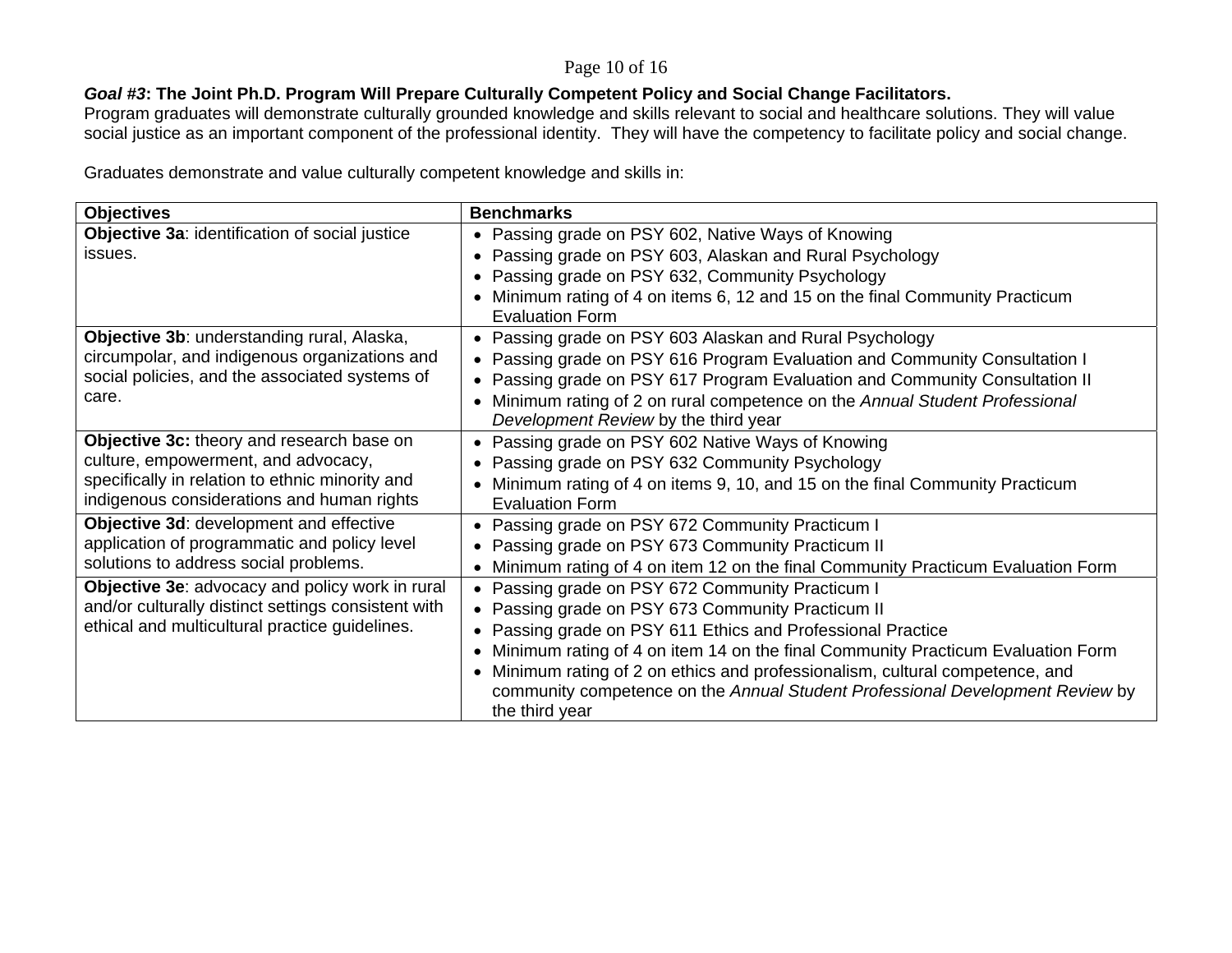#### Page 11 of 16

#### *Goal #4***: Graduates of the Joint Ph.D. Program Will Make Significant Contributions to the Field of Psychology**

Program graduates will be satisfied with the training received during doctoral program and after graduation will be actively involved in the professional field of psychology, making contributions through gaining licensure, maintaining membership in relevant professional organizations, and securing employment as psychologists, all in the context of the program's mission as related to the integration of clinical, community, and cultural psychology with rural indigenous emphasis and grounded in a scientist-practitioner model.

Graduates of the training program demonstrate significant contributions to the field of psychology through:

| <b>Objectives</b>                                                                                      | <b>Benchmarks</b>                                                                                                                                                                                            |
|--------------------------------------------------------------------------------------------------------|--------------------------------------------------------------------------------------------------------------------------------------------------------------------------------------------------------------|
| Objective 4a graduates are satisfied with the                                                          | Minimum of 80% of graduates will provide an average score of 5 on the Alumni Survey                                                                                                                          |
| education they received during their doctoral                                                          | satisfaction with quality items                                                                                                                                                                              |
| studies and are qualified to engage in the                                                             | Minimum of 80% of graduates will provide an average score of 5 on the Alumni Survey                                                                                                                          |
| profession of psychology                                                                               | items regarding the degree to which they believe the doctoral program prepared them                                                                                                                          |
| Objective 4b: graduates will successfully<br>complete the national licensing exam for<br>psychologists | Minimum of 75% of graduates taking the national licensing exam will pass exam on<br>the first attempt                                                                                                        |
| <b>Objective 4c: EPPP scores for graduates will</b>                                                    | • Average EPPP global and subscale scores of graduates will be meet or exceed the                                                                                                                            |
| approximate national average                                                                           | national average                                                                                                                                                                                             |
| <b>Objective 4d:</b> graduates will update regularly their                                             | Average of 20 hours in continuing education activities every two years                                                                                                                                       |
| knowledge and will be involved in the profession of                                                    | Percentage of graduates maintaining membership in professional organizations will                                                                                                                            |
| psychology                                                                                             | approximate national average                                                                                                                                                                                 |
| Objective 4e: graduates will be successful in<br>securing employment as a psychologist                 | Minimum of 90% of graduates will obtain first position as a psychologist within six<br>months of graduation<br>• A minimum of 90% of graduates are employed in the field of clinical-community<br>psychology |

Attachments: *Community Practicum Evaluation Form, Clinical Practicum Evaluation Form, Clinical-Community Portfolio Rating Sheet, Research Portfolio Rating Sheet, Annual Student Professional Development Review; Alumni Survey*

Document adopted on 9/28/2007; document revised and adopted on 04/03/09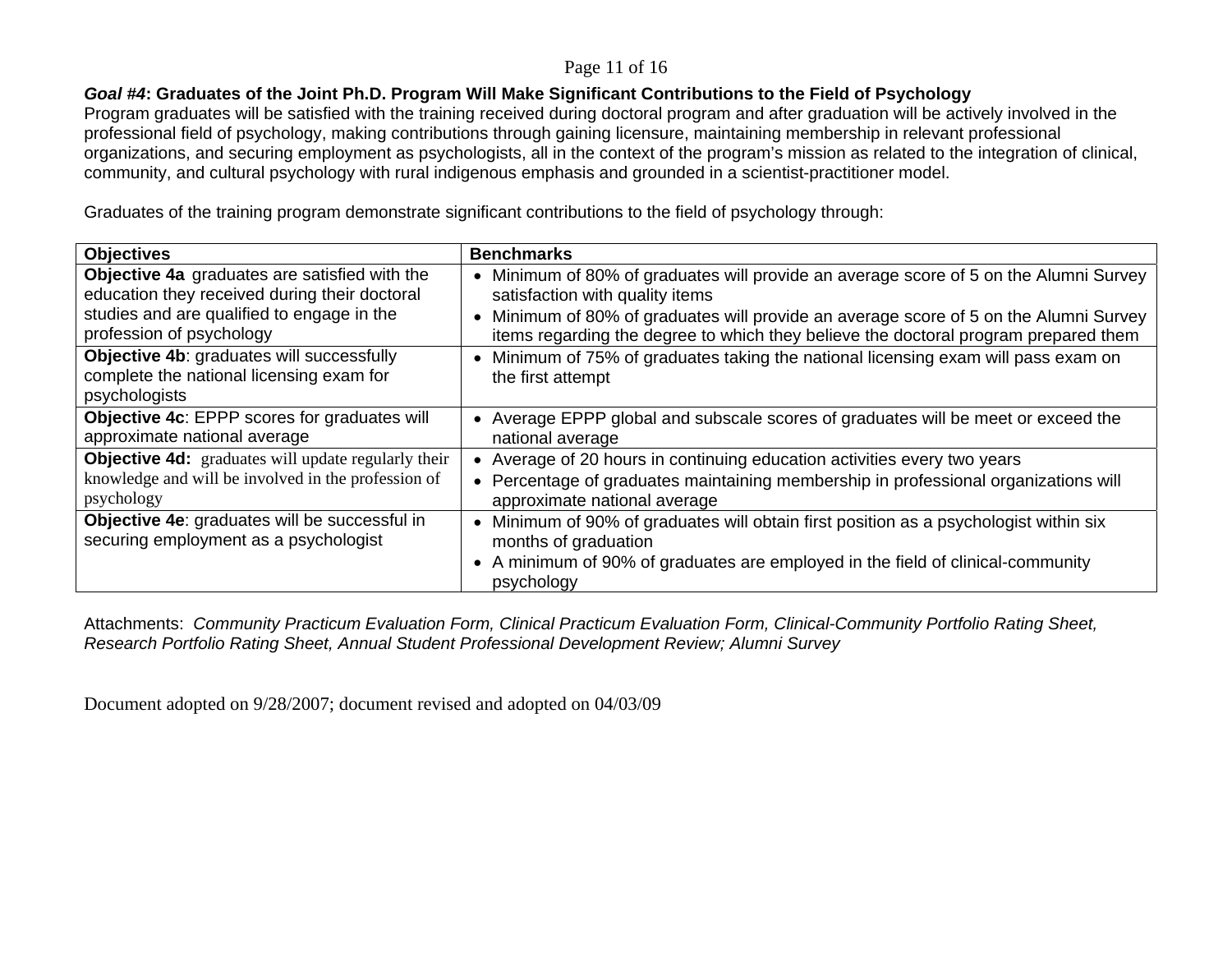## Page 12 of 16

# *Goals and Objectives*

#### *Goal #1***: The Joint Ph.D. Program Will Prepare Culturally Competent Scientists.**

The Joint Ph.D. Program will facilitate culturally grounded knowledge and skills in scientific inquiry. It will help graduates value research and evaluation as important components of their professional identity. It will facilitate competency in using the research and evaluation skills to disseminate new knowledge and inform clinical and community practice.

The Joint Ph.D. Program will facilitate graduates' ability to demonstrate and value culturally competent knowledge and skills in:

| <b>Objectives</b>                                                                                                                                                                              | <b>Program Process Benchmarks</b>                                                                                                                                                                                                                                                                      |
|------------------------------------------------------------------------------------------------------------------------------------------------------------------------------------------------|--------------------------------------------------------------------------------------------------------------------------------------------------------------------------------------------------------------------------------------------------------------------------------------------------------|
| <b>Objective 1a: the broad domains of psychology</b>                                                                                                                                           | • All required courses include in their syllabi cultural, rural, and indigenous issues in some                                                                                                                                                                                                         |
| from a cultural perspective integrating Western                                                                                                                                                | form, e.g., readings, class discussions, course requirements.                                                                                                                                                                                                                                          |
| scientific and indigenous knowledge systems                                                                                                                                                    | • At least three required courses in the program address indigenous knowledge systems                                                                                                                                                                                                                  |
|                                                                                                                                                                                                | directly as a primary topic of instruction and discussion.                                                                                                                                                                                                                                             |
|                                                                                                                                                                                                | The program actively recruits and retains a culturally diverse faculty and student body.                                                                                                                                                                                                               |
| Objective1b: critical analysis and application of<br>empirical research and technical material in                                                                                              | All required courses include in their syllabi critical analysis in some form, e.g., readings,<br>class discussions, course requirements.                                                                                                                                                               |
| psychology and related disciplines.                                                                                                                                                            | The program provides opportunities for students to participate in research with faculty.                                                                                                                                                                                                               |
|                                                                                                                                                                                                | The program offers additional educational opportunities (e.g., continuing education, in-<br>service trainings, and colloquium) for students and faculty to increase their critical analysis<br>and research skills.                                                                                    |
| Objective1c: conceptualization, planning, and<br>implementation of quantitative and qualitative<br>research and evaluation methods in culturally<br>distinct settings, including participatory | All required research, evaluation, and statistical analyses courses incorporate<br>consideration of cultural influences in their syllabi in some form, e.g., readings, class<br>discussions, course requirements.<br>The program encourages students to complete dissertations that encompass cultural |
| approaches.                                                                                                                                                                                    | issues.                                                                                                                                                                                                                                                                                                |
|                                                                                                                                                                                                | The program provides research assistantships focused on integrating western and<br>indigenous methods of inquiry.                                                                                                                                                                                      |
|                                                                                                                                                                                                | Core Ph.D. Faculty members maintain active research programs.                                                                                                                                                                                                                                          |
| Objective 1d: planning, conducting, and<br>interpretation of quantitative and qualitative data                                                                                                 | The program requires a minimum of five courses with a primary focus on providing<br>students with research or evaluation skills.                                                                                                                                                                       |
| analysis.                                                                                                                                                                                      | Faculty members collaborate with students on research projects that include opportunities<br>for planning, conducting, and interpretation of quantitative and qualitative data analysis.                                                                                                               |
|                                                                                                                                                                                                | Dissertation includes opportunities for planning, conducting, and interpretation of<br>quantitative and qualitative data analysis.                                                                                                                                                                     |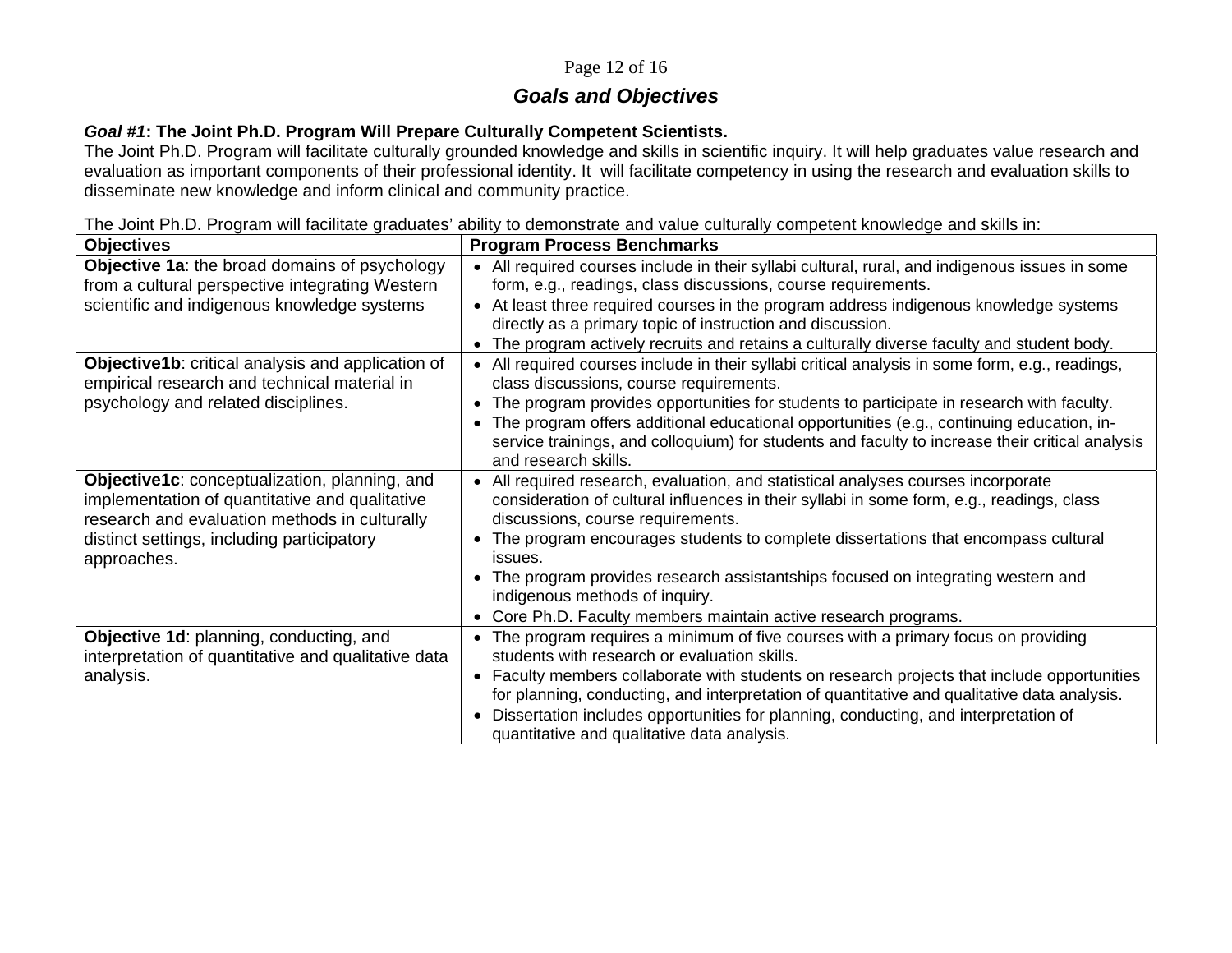Page 13 of 16

| Objective 1e: presentation of technical and/or<br>scientific information in a coherent and<br>accessible manner for professional and<br>community audiences.                  | program creates opportunities for students to present research findings to<br>The<br>professional audiences.<br>The program creates opportunities for students to present evaluation or similar findings to<br>community audiences.<br>• Faculty members serve as role models by providing local, regional, national, and<br>international professional and/or community presentations and involving students in these<br>presentations.            |
|-------------------------------------------------------------------------------------------------------------------------------------------------------------------------------|-----------------------------------------------------------------------------------------------------------------------------------------------------------------------------------------------------------------------------------------------------------------------------------------------------------------------------------------------------------------------------------------------------------------------------------------------------|
| Objective 1f: preparation of research and<br>evaluation manuscripts and reports for<br>submission to peer reviewed journals.                                                  | • The program facilitates students to submit their work for peer-review for publication in<br>professional journals.<br>• Faculty members facilitate students to serve as contributing authors in publications.<br>Core Ph.D. Faculty members regularly submit their research findings to peer-reviewed<br>journals.                                                                                                                                |
| <b>Objective 1g: conducting research consistent</b><br>with ethical and multicultural guidelines,<br>principles for research in the Arctic, and local<br>community standards. | Ethics training and discussion of ethical issues will be included in any course that<br>focuses on research or evaluation.<br>• The program provides opportunities for students to receive research ethics training<br>outside of the classroom.<br>Supervising faculty members will monitor that all research conducted by students as<br>part of their doctoral program are conducted in compliance with University IRB rules<br>and regulations. |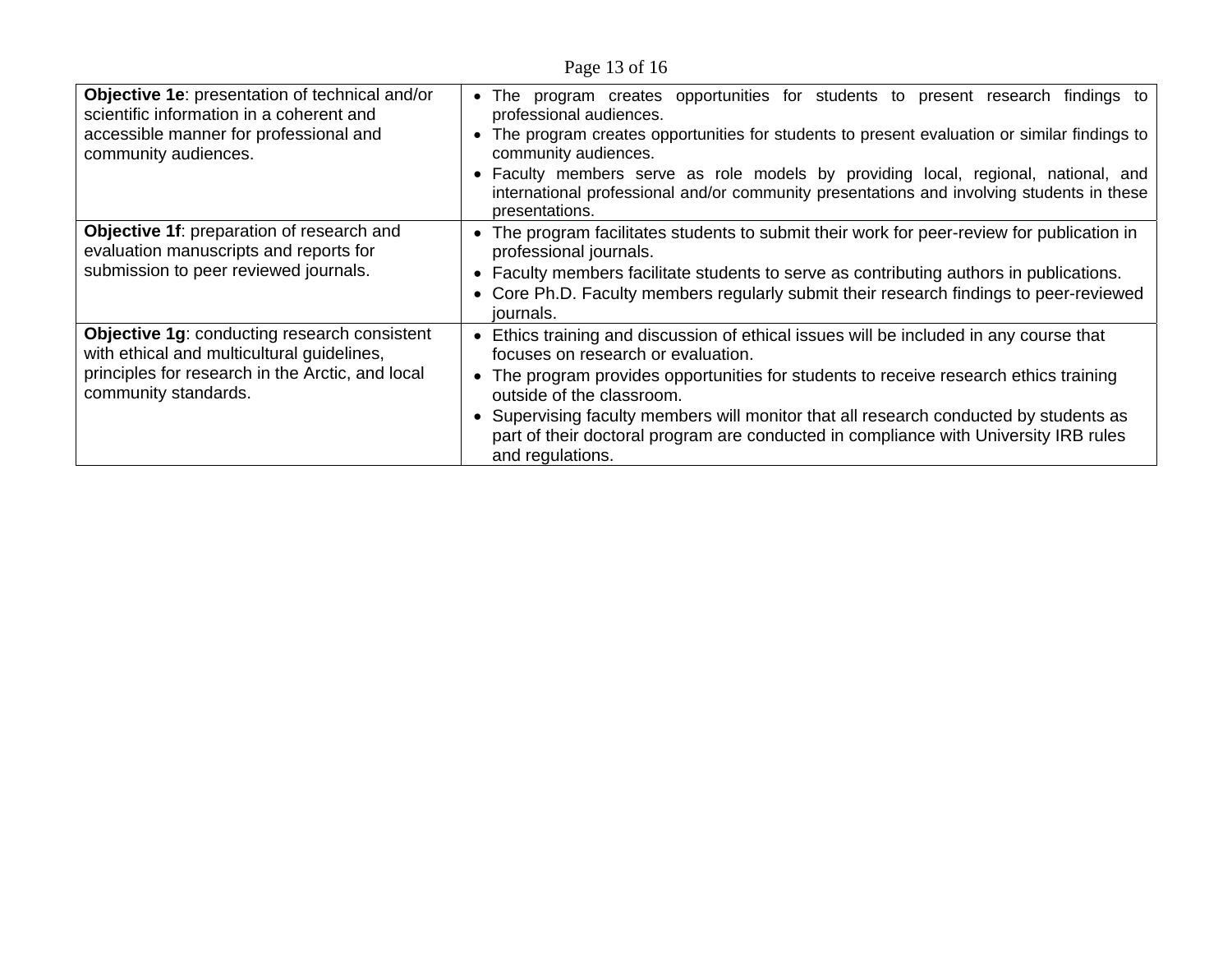#### Page 14 of 16

## *Goal #2***: The Joint Ph.D. Program Will Prepare Culturally Competent Practitioners.**

The Joint Ph.D. Program will facilitate culturally grounded knowledge and skills in rural clinical-community practice. It will help graduates value integrated clinical-community psychology as an important component of their professional identity. It will facilitate competence in developing and implementing culturally relevant prevention and intervention efforts and programs.

| • All students will be required to enroll in a seminar focusing on the integration of clinical,<br>community, and cultural psychology during each of their first three years in the program.<br>• All students will be required to enroll in a minimum of two semesters of clinical practicum<br>and a minimum of two semesters of community practicum.                                                                           |
|-----------------------------------------------------------------------------------------------------------------------------------------------------------------------------------------------------------------------------------------------------------------------------------------------------------------------------------------------------------------------------------------------------------------------------------|
| Program practicum coordinators will develop and facilitate practicum placements through<br>which students can obtain experience in working with diverse populations.<br>The program offers additional educational opportunities (e.g., continuing education, in-                                                                                                                                                                  |
| service trainings, and colloquium) for students and faculty to increase their clinical skills.                                                                                                                                                                                                                                                                                                                                    |
| The program will develop opportunities for students to complete practicum<br>requirements in rural settings.<br>• Rural practice issues will be incorporated into the syllabi of a minimum of four required<br>courses in some form, e.g., readings, class discussions, course requirements.<br>Opportunities will be provided to all students to gain experiential learning regarding<br>rural, cultural, and indigenous issues. |
| • All students complete at least two semesters of community practicum.                                                                                                                                                                                                                                                                                                                                                            |
| • Community practica are developed and facilitated that provide students the opportunity<br>to implement their knowledge and skills gained through coursework.                                                                                                                                                                                                                                                                    |
| • At least three required courses in the program include in their syllabi the role of culture<br>in community psychology in some form, e.g., readings, class discussions, course<br>requirements.<br>• Faculty collaborate with students on research projects, conference presentations,<br>community presentations, and papers integrating these issues.                                                                         |
| The program requires a minimum of two semesters of community practicum and two                                                                                                                                                                                                                                                                                                                                                    |
| semesters of clinical practicum through which students are provided the opportunity for<br>practical application of clinical and community psychology.                                                                                                                                                                                                                                                                            |
| • All core faculty members dedicate not less than 10% of their workload to community-<br>based activities, e.g., psychotherapy, research on health promotion, prevention,<br>community development.<br>• Faculty collaborate with students on projects involving implementation of community-<br>based interventions.                                                                                                             |
|                                                                                                                                                                                                                                                                                                                                                                                                                                   |

The Joint Ph.D. Program will facilitate graduates' ability to demonstrate and value culturally competent knowledge and skills in: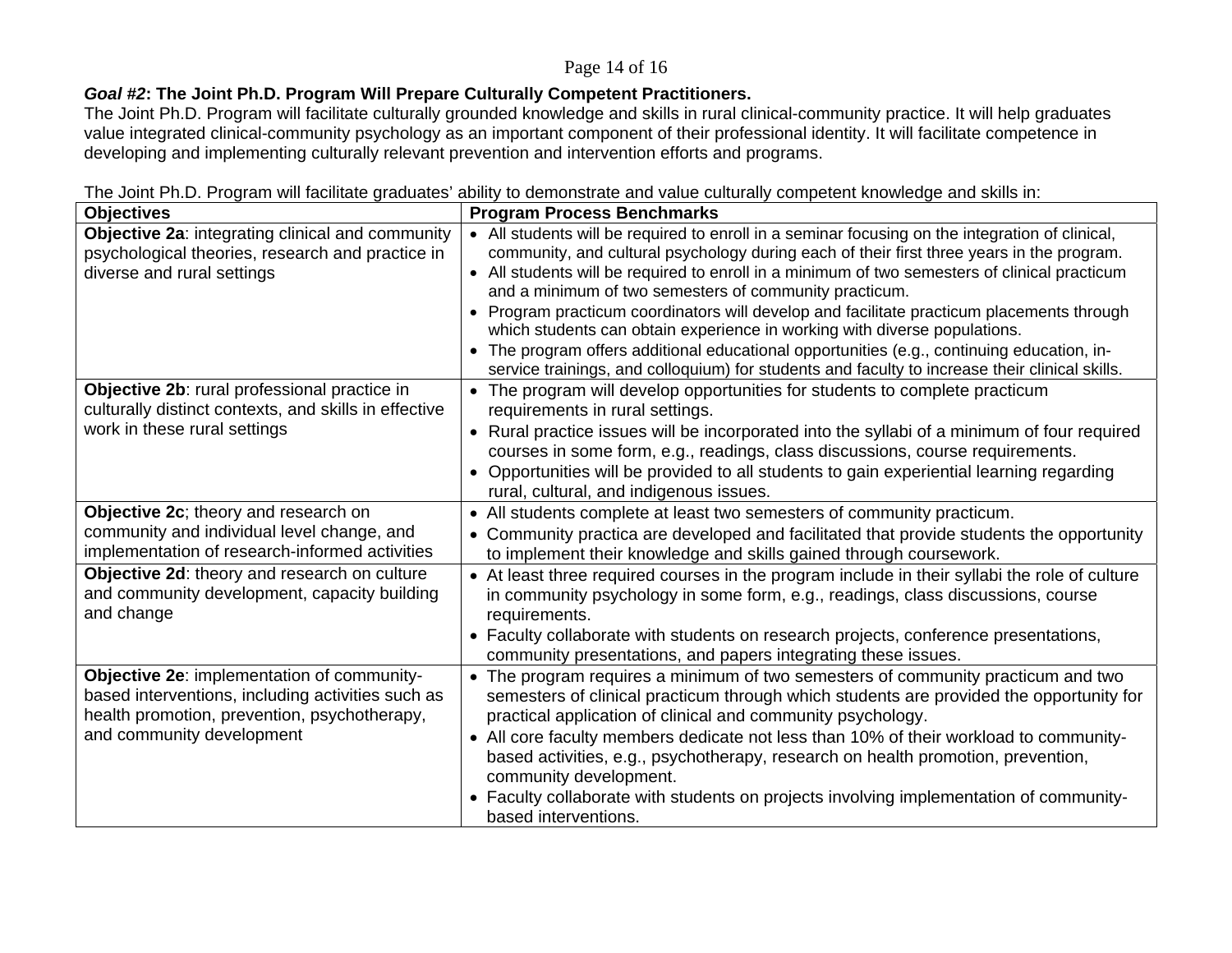Page 15 of 16

| Objective 2f: multicultural assessment theories,<br>approaches, and research for individuals,<br>groups, and communities                                                                            | • The program will require a minimum of two courses in multicultural assessment.<br>• Practicum supervisors assist students to take cultural considerations into account in<br>selecting and administering assessment tools, as well as in interpreting and reporting<br>results obtained from assessment tools.                                                                                                                                                                                                                                                                                                      |
|-----------------------------------------------------------------------------------------------------------------------------------------------------------------------------------------------------|-----------------------------------------------------------------------------------------------------------------------------------------------------------------------------------------------------------------------------------------------------------------------------------------------------------------------------------------------------------------------------------------------------------------------------------------------------------------------------------------------------------------------------------------------------------------------------------------------------------------------|
| Objective 2g: theories of psychopathology,<br>including cultural and indigenous formulations,<br>case conceptualizations, and treatment planning                                                    | • The program will require a course that addresses cultural issues as related to<br>psychopathology directly in topical content, readings, and assignments.<br>• Practicum supervisors will assist students to take cultural considerations into account<br>in case conceptualizations and formulating treatment plans.                                                                                                                                                                                                                                                                                               |
| Objective 2h: appropriate receipt and use of<br>supervision and consultation at the individual<br>and community level                                                                               | • The program creates opportunities for direct feedback from supervisor to students<br>through systematic performance evaluation in all practicum courses.<br>• All clinical and community practica require regular and ongoing supervision by an<br>appropriately licensed or experienced professional.<br>• Student progress in practica is assessed each semester by faculty and site<br>supervisors with feedback provided to students on a regular and ongoing basis.                                                                                                                                            |
| Objective 2i: practice in rural and culturally<br>distinct settings consistent with APA ethical<br>guidelines and multicultural practice guidelines,<br>congruent with self-knowledge and self-care | • Ethics, professionalism, and self-care are incorporated into the syllabi of a minimum of<br>three required courses in some form, e.g., readings, class discussions, course<br>requirements.<br>• Practicum supervisors will regularly evaluate their students on multicultural practice<br>skills, acquisition of self-knowledge, and adequate self-care.<br>• On an annual basis, faculty will review all students on cultural skills, self-care, clinical<br>skills, and community skills.<br>• Core Ph.D. faculty members who are eligible for licensure as psychologists pursue<br>and maintain such licensure. |